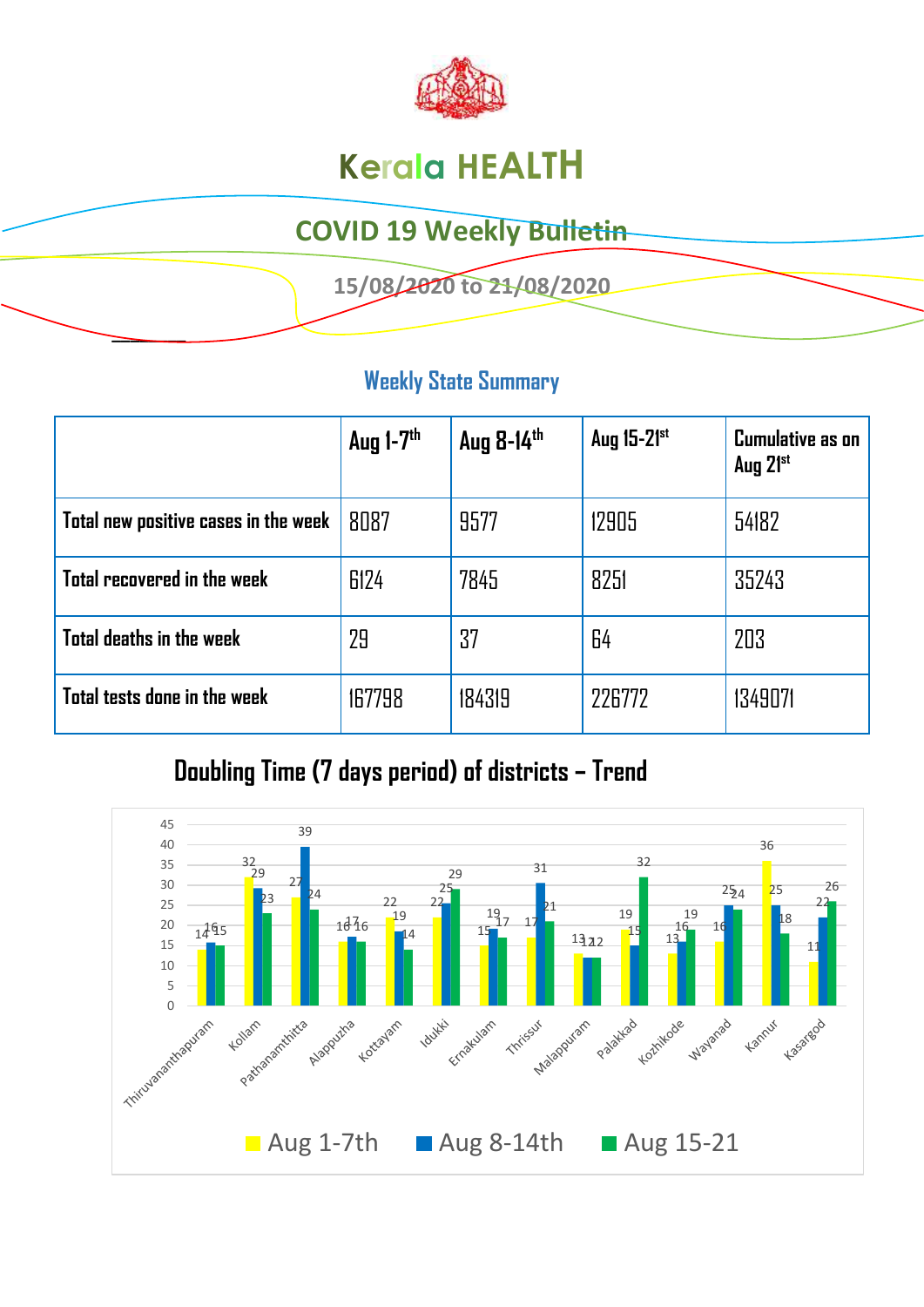



#### **New Cases Per Million Population (7 days Period) – Trend**

### **Test Positivity Rate (7 days Period)- Trend**